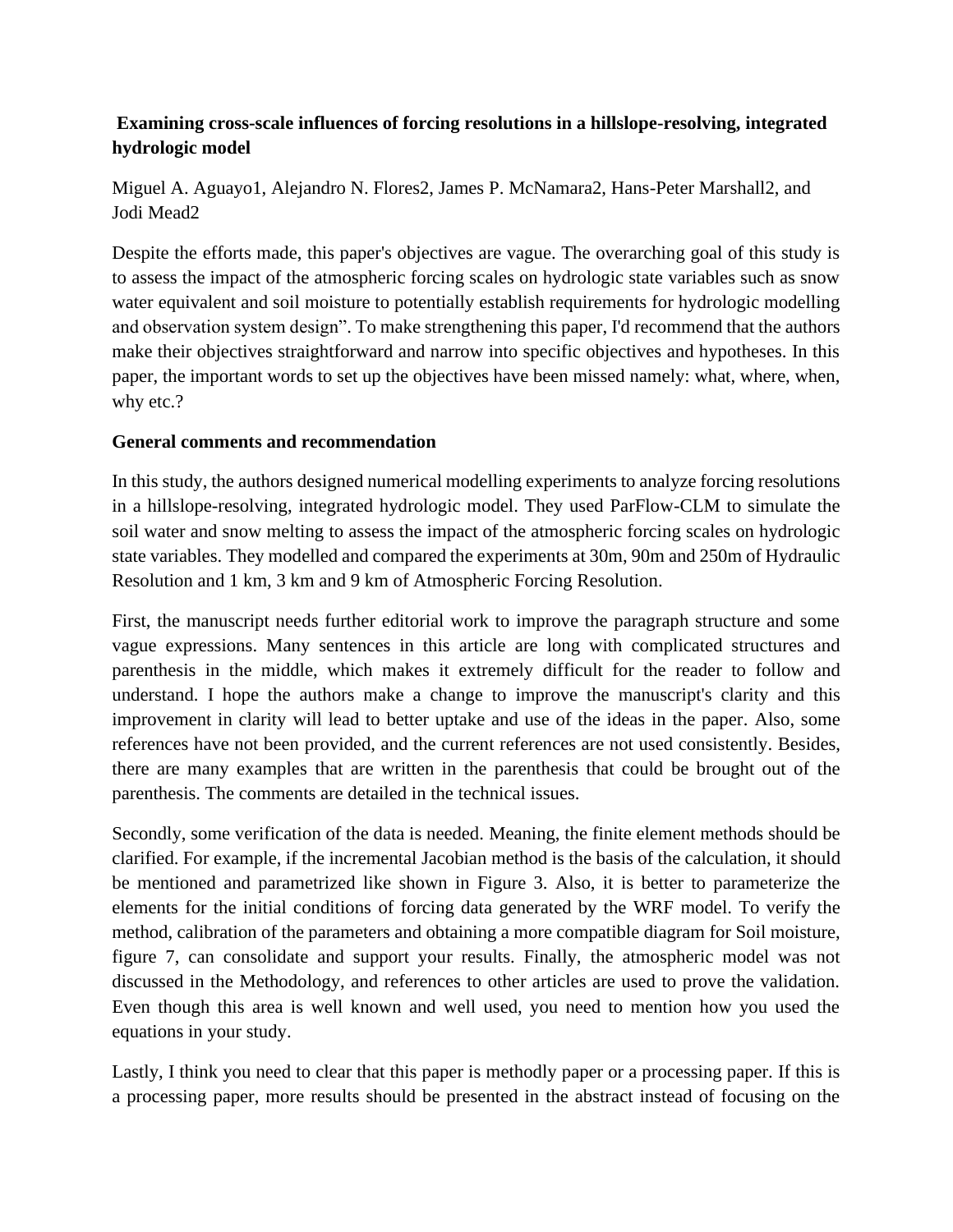methodology. Also, the abstract is too long, with about 480 words. A regular abstract usually includes 250 words. It would be best to rewrite the abstract and provide a concise of your achievements in this study.

## **Technically I have some comments that might be useful for improving this study and manuscript:**

P1, L6, "This class of models is" is correct

P1, L7-9, You have Used too many "and". You can use the comma instead of 'and.'

P1, L11-14, The used sentence is long and heavy, and it could be broken into two sentences to be read easily. For instance, "Here we investigate the hydrologic impact of discrepancies between distributed meteorological forcing data. We can do this by exhibiting a range of spatial scales consistent with a variety of numerical weather prediction models when used to force an integrated hydrologic model associated with a corresponding range of spatial resolutions characteristic of distributed hydrologic modelling."

P2, L32-34, Rewrite the sentence in an active voice, move the reference to the end (or be consistent in using of references) and correct Havana et al. (phi is not in the characters)

P2, L35-37, The sentence is not clear for the calibration of parameters.

P2, L41, You do not need parenthesis for each example.

P2, L43, Use 'has' instead of 'have.'

P2, L44-45, Provide a reference for the statements. Also, you do not need parenthesis for each example.

P2, L49, Provide a reference for the paragraph.

P2, L56, Use 'difference' instead of 'different.'

P2, L58, Eliminate 'to' in "captured to within" in the beginning line and provide a paragraph reference.

P3, L67, 'There are a few studies that examine' seems a better start instead of 'Even fewer of these studies examine.'

P3, L75, Use estimation instead of estimate.

P3, L76, Use investigates instead of 'investigate.'

P3, L75-77, This sentence is not correct and necessary. There might be other studies that you have neglected.

P3, L76-78, The sentence is too long and please rewrite it again in a simple way.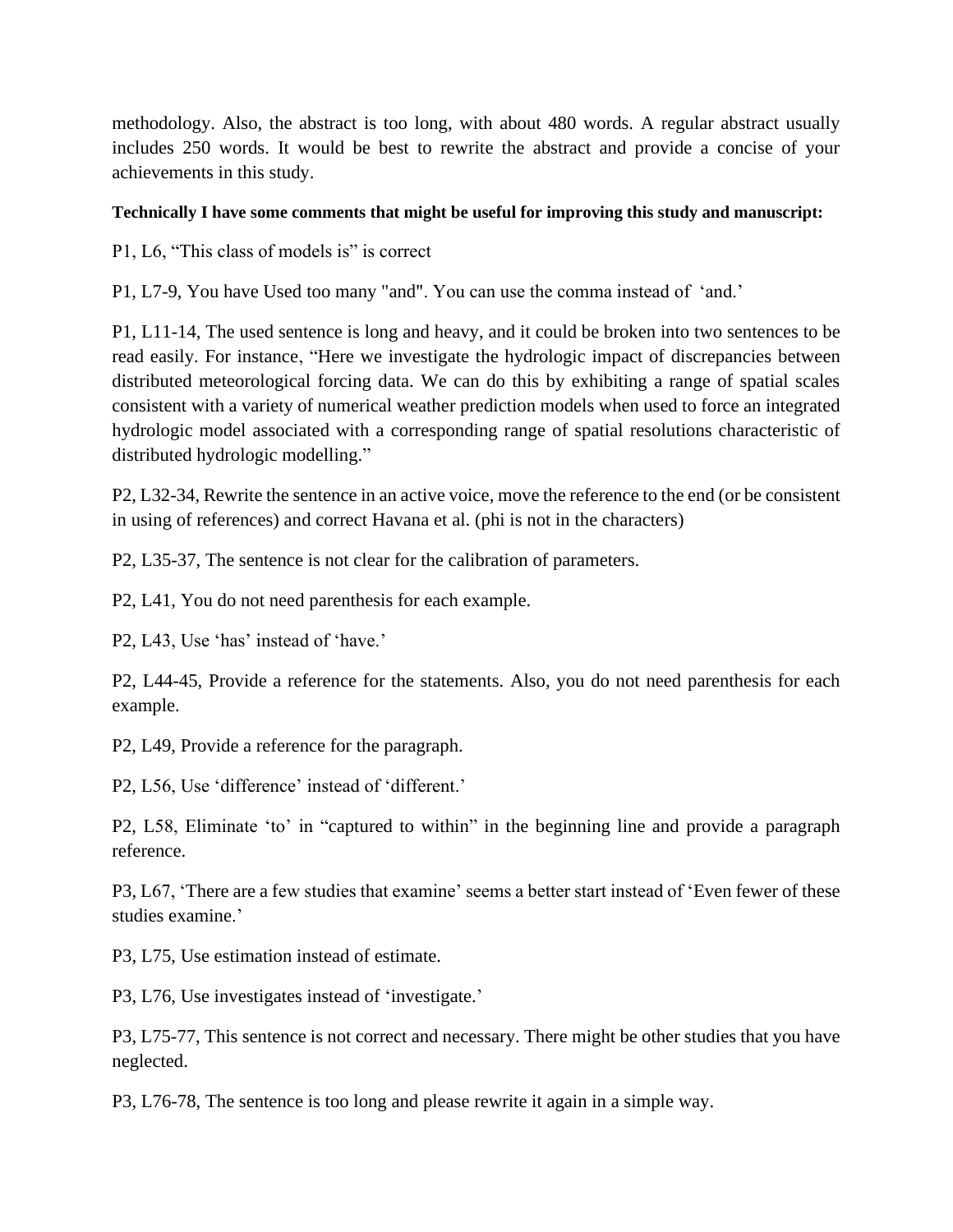P3, L82, Add 'and' after the word terrain.

P3, L83, 'and also' is wrong. 'Also' is enough.

P3, L89, 'that through a series' you can omit that.

P3, L92, Which allows

P3-4, In the last two paragraphs, the goals are divided into two parts, and it is better to be continuous. For this, you can shift the paper organization (L96,97) before the goals at the first of the paragraph.

P5, L126, You do not need parenthesis for Prein et al., and you can rewrite the sentence for having a better look

P5, L130, Have shown is correct.

P5, L145, You do not need the parenthesis for the examples.

P5, L152-153, You do not need to write, i.e. for the different conditions.

P6, L165, Suggested value is correct

P6, L177, "Decided arbitrary" does not seem proper in this sentence.

P7, L188, "hydrologic variables of importance" does not seem proper in this sentence.

P7, L191, Please provide a reference for equation 3.

P7, L195, Where is equation 3.2

P7, L198, Please rewrite the sentence. For example, "respectively. ρ and μ represent …"

P7, L200, What does "It" refers to?

P7, L207, Please provide a reference for the equation.

P8, L212, Please provide a reference for the equation.

P8, L214, In the sentence 'volume of the water l and ice i.' you can delete i and l or put them into parenthesis.

P9, L260, I think it is better to define the initial condition for any finite element method based on the parameters you have specified in the last part. In other words, write the equation with initial conditions in a mathematical way for each initial condition. It can make the method more precise.

P10, L277, Wrong spelling of discrepancy.